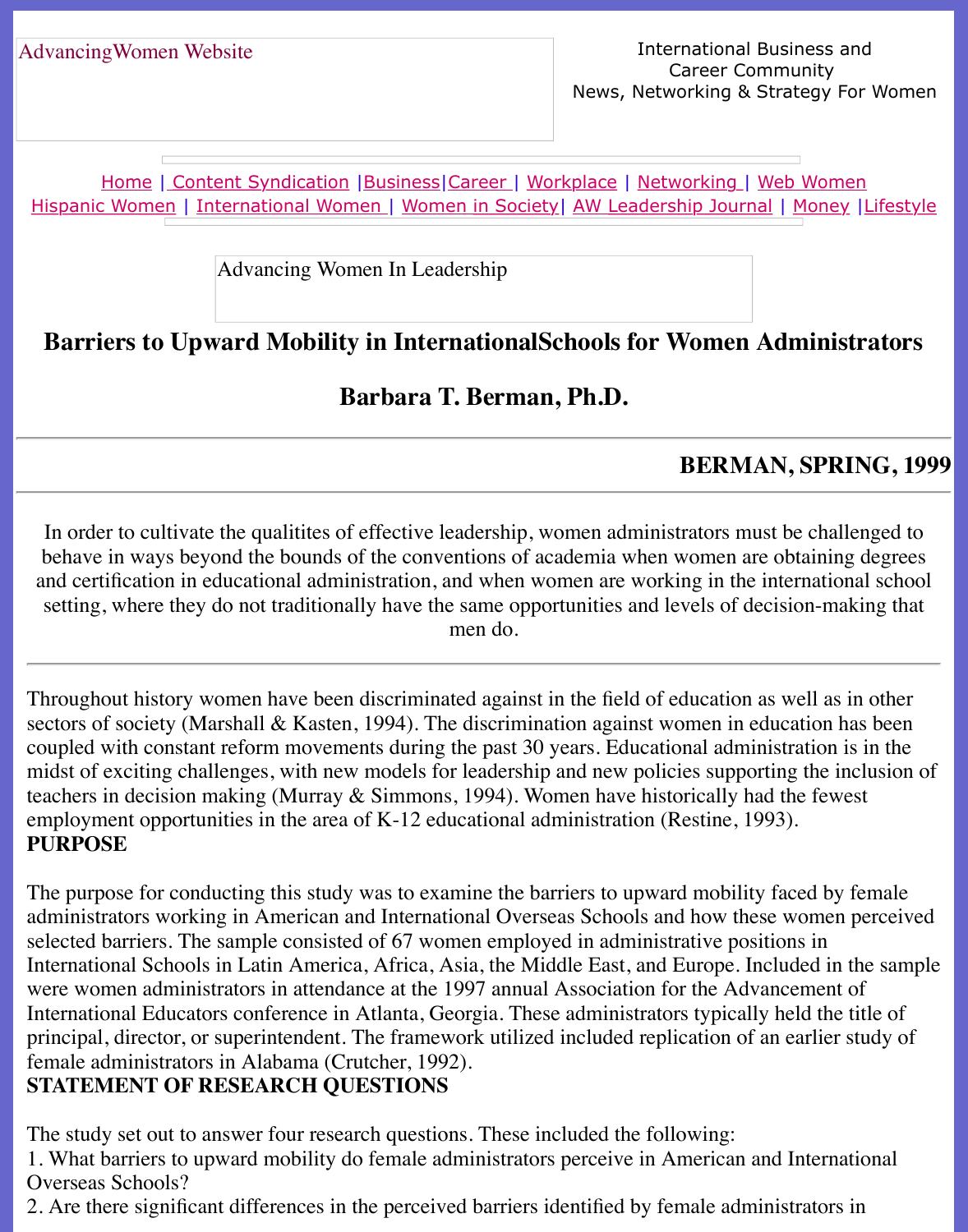American and International Overseas Schools based on geographic location?

3. What are the perceived differences in mobility patterns for female administrators based on institutional and demographic variables (career progression and method of promotion, job title, gender of supervisor, and length of tenure)?

4. What are considered to be the most urgent professional development and training needs for female administrators working in American and International Overseas Schools?

### **SIGNIFICANCE OF THE STUDY**

The need to increase the awareness of barriers which contribute to the low incidence of women administrators is vital in achieving gender equity in administrative positions in American and International Overseas Schools. As Regan and Brooks (1995) asserted, women's experience as school leaders has value, and the knowledge constructed from this experience should be disseminated to men and women alike. The current study attempted to provide the following:

1. Important information that could be used to develop and plan in-service training in the personnel recruitment and selection of American and International Overseas School administrators.

2. Gender values which would enable women to overcome barriers and help dismantle barriers that presently exist.

3. A framework for scholars studying gender disparity in educational administration.

Margaret Mead believed that the ideal culture is one in which there is a place for every human gift. By Mead's standards, the contemporary culture is far from ideal for women, as many gifts are unused and unappreciated (Pipher, 1994). The French author Stendahl wrote, "All geniuses born women are lost to the public good" (Cited in Pipher, p. 22). Many women who aspire to be educational administrators are lost to the public good due to the barriers that they encounter (Gilligan, 1993); the intent of this study was to examine some of those barriers.

## **THEORETICAL / CONCEPTUAL FRAMEWORK OF THE STUDY**

MacGregor and Touchton (1995) discussed the identification of gender differences with respect to the language used to describe power structures in educational settings. In addition to power perspectives, findings from previous studies have included gender viewpoints on empowerment, accountability, responsibility and resources (Acker-Hocevar, Touchton, & Zenz, 1995). Brunner (1993), in her study of highly successful superintendents, concluded that females who wish to access power circuits needed to be culturally bilingual, i.e. they needed to "speak the language of those in the male circuits of power while remaining feminine" (p. 198). Thus, certain barriers exist which prevent female administrators from having access to upward mobility.

## **BRIEF REVIEW OF THE LITERATURE**

### **Gender Issues**

An issue of continued interest and concern for those who work in educational administration is that of the dearth of women employed in leadership positions in educational settings (Bagenstos, 1987; Edson, 1988; Hallinger & Murphy, 1991; Luebkemann & Clemens, 1994; Marietti & Stout, 1994; Mertz & McNeely, 1990; Mitchell, 1993; Montenegro, 1993; North, 1991; Pavan, 1989; Shakeshaft, 1989; Wesson & Grady, 1994). There is a need for well-qualified women candidates who are ready and willing to pursue administrative opportunities in the educational arena at all levels (Schmitt, 1995). As educational institutions make efforts to address this need, questions arise, such as the identification of elements which comprise preparation programs for prospective female administrators.

During the first century and a half of the history of the U.S., little attention was given to the education of women either in theory or in practice (Woody, 1966). Although teaching was identified in the 20th century as a female profession, teachers have not always been women. Records have indicated that in the late 18th century, all teaching was done by men (Shakeshaft, 1989).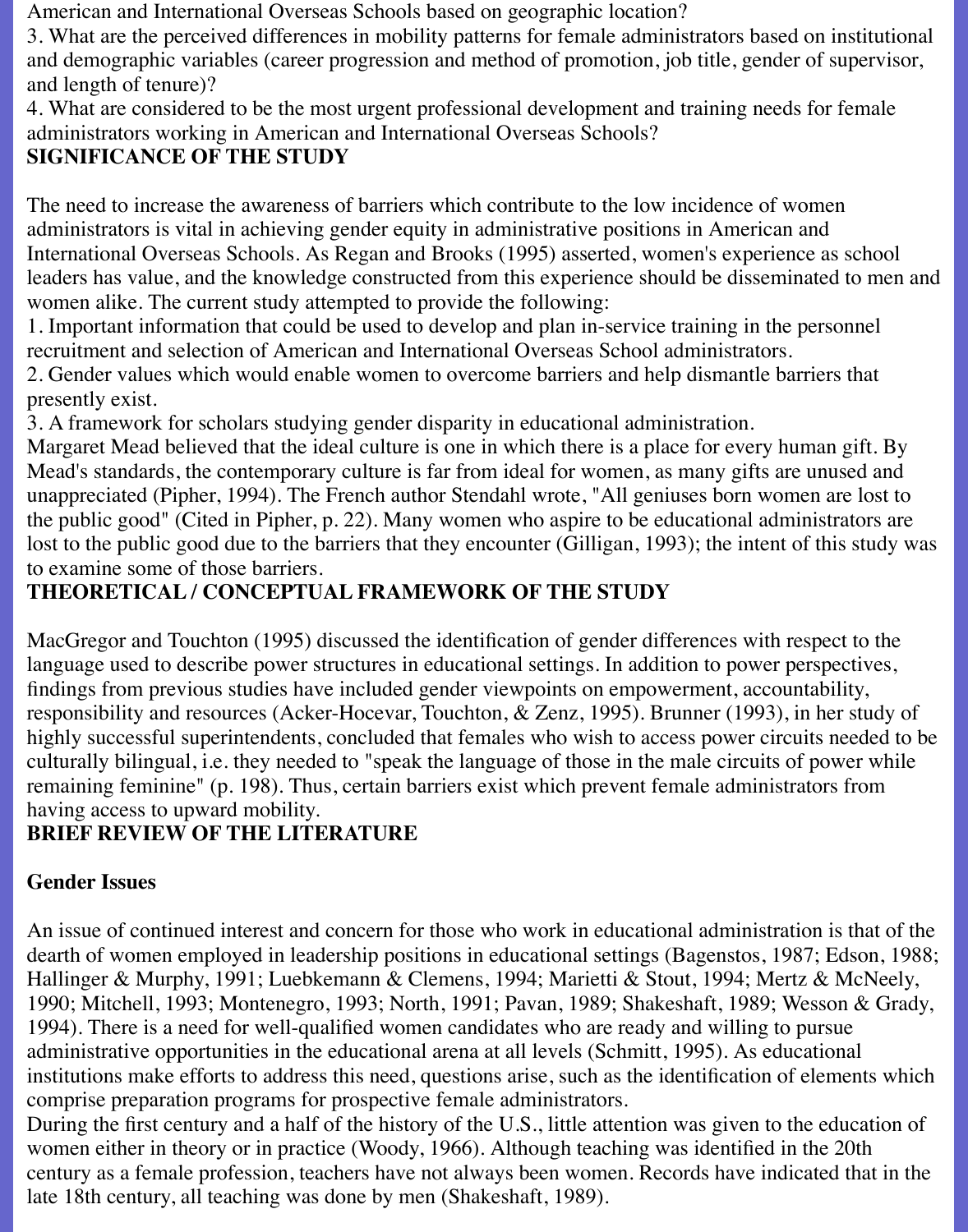The percentage of school superintendents who are women has been gradually increasing, because of affirmative action efforts including the passage of Title IX in 1972 and the Glass Ceiling Act of the Civil Rights Act of 1991 (Pavan et al, 1996). Nevertheless, graduate degree attainment by women does not necessarily guarantee proportionate representation in administrative positions in education. By 1990 women earned 59% of the master's degrees and 51% of the doctoral degrees in educational administration (Snyder, 1993). National data compiled by Glass (1992) illustrated that 6.4% of the public school system superintendents nationwide were women. The lack of female school administrators cannot be blamed on women's unwillingness to get the needed credentials or to make extensive job search efforts (Pavan, 1988; 1989).

According to Schuster (1993), the lives of women have been affected significantly by gender role socialization and gender discrimination. Her studies revealed that a consciousness of the struggle for gender equity has shaped the expectations and influenced the well-being of educated American women. Schuster's studies suggested that even young women still feel somewhat limited in their choices and perhaps even disenfranchised by a society that does not provide structures for women to comfortably sustain multiple career and family roles during early adult years.

Openness and willingness for self-examination, and a lifelong commitment toward personal mastery are critical for anyone who takes up the challenge of being an educational administrator (Carrow-Moffett, 1993). With the advent of any change, individuals are required to learn something new and "unlearn" something old; it is the unlearning process that is at the root of most resistance to change (Schein, 1969). To become effective educational administrators, educators must first challenge themselves to explore and develop their awareness of the barriers and enhancers that they bring to the educational process (Carrow-Moffett, 1993).

#### **International Schools and International Education**

The total number of American and International schools worldwide is 557 (International Schools Services, 1995). The history of "international schools" and of "international education" is in each case a relatively recent one in formal terms, with the last 50 years having seen particularly rapid developments resulting in substantial diversity with respect to both areas (Hayden & Thompson, 1995). In many cases international schools and international education are clearly linked in the perception of those responsible for education provision, and in the expectations of many parents subscribing to such institutions. Matthews (1989), in discussing the nature of international schools, made only a small number of references to their relationship to international education and no attempt to define the latter. Belle-Isle (1986) challenged the assumption that international education is de facto to what takes place in international schools. Gellar (1981) pointed out that as the number of "overseas" schools worldwide grew, for want of a better one, the term "International Education" gained currency. Cole-Baker (in Hill 1994) believed that both international and national schools may offer an international education, which he saw as a being essentially about intercultural understanding.

A major role of the administrator in overseas schools falls into the realm of "public relations," but does not entail "selling" the school to its American customers (Allen, 1990). Instead, the focus is on selling America to the citizens of the host country. Depending on the part of the world in which the school is located, the selling job can be either frustrating or personally satisfying, with the odds leaning heavily toward the latter (Allen, 1990).

Asbury (1993) conducted a study to examine recent trends in Alabama public schools regarding the qualifying and hiring of females for secondary school principalships. The results of Asbury's study revealed that females perceived a significantly higher degree of discrimination in the hiring practices of their districts than did their male counterparts. According to Asbury, the top three inhibiting factors listed by females for not holding secondary principalships were lack of interest, belief that male supervisors think that females should not hold secondary principalships, and lack of experience in leadership activities. Based on the findings of his study, Asbury recommended that further research of this nature be conducted on a regional and national basis to determine trends at those levels. With further study on both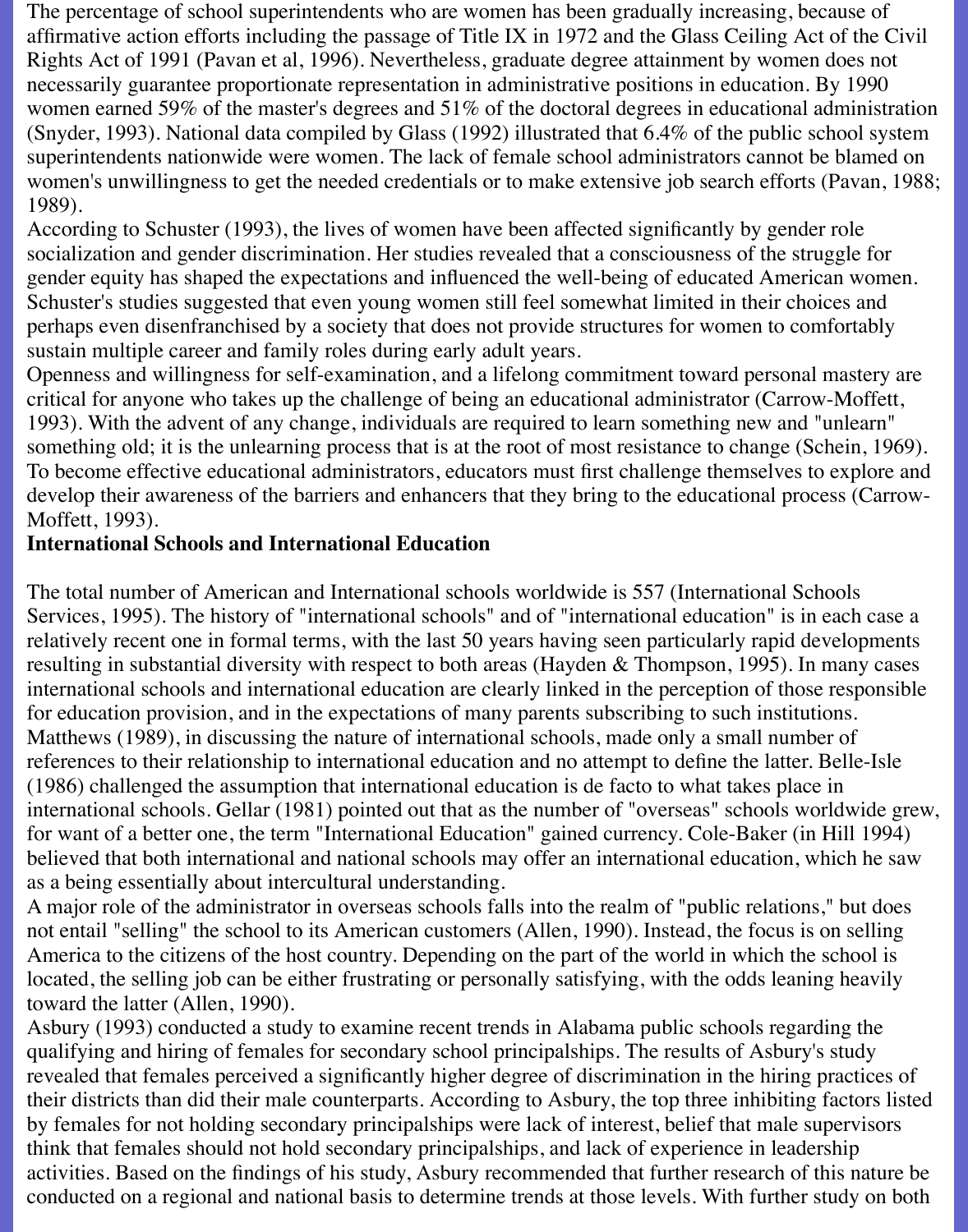a national and an international basis, perhaps the cultural influences on institutional behavior could be determined.

Jankowicz (1994) stressed the limitations and dangers of an oversimplified model of cultural change processes. The origins of the concept of experiential learning and teaching have been traced to the work of John Dewey in the middle of this century, and later to the student centered philosophy of Carl Rogers. More specifically, the founder is usually thought of as being David Kolb, who in 1974 produced his "Cycle of Learning." This has been adapted and developed by Roberts and Woodhead (1995) in their training course for effective school administration in Lithuania. Burnard (1988) produced a means of demonstrating how practical experience can be used as the basis for planning theoretical blocks of study. **METHODOLOGY**

### **Sample**

The population studied was identified as women administrators employed by American and International Overseas Schools located outside of the United States and Canada. According to Gall, Borg, and Gall (1996), educational researchers rarely can investigate the entire population of individuals who interest them. Instead, they must select a sample of individuals to study. A properly executed sample survey can measure individual views in a representative way (Fowler, 1974). The sample for this study was comprised of women administrators attending the annual meeting of the 1997 Association for the Advancement of International Education in Atlanta, Georgia. The sample was selected on the basis of the willingness of participants to respond to the survey. An additional mailing of surveys was done to all women administrators in American and International Schools listed in the International Schools Service and Association for the Advancement of International Education directories. Where applicable, surveys were sent via surface or air mail, e-mail, or facsimile transmission. **Design**

The research paradigm selected for use in this study was survey research. Babbie (1973) reported that "survey data facilitate the careful implementation of logical understanding" (p. 46). According to Settle and Alreck (1986), perceptions are what really count; they facilitate the discovery of trends and the prediction of where things are going in the next few years. Thus, the survey was designed with the intent of measuring female administrators' perceptions of barriers to upward mobility for women working in American and International Overseas Schools. Additionally, an open-ended question was incorporated into the instrument as a result of McCormack's (1995) finding that open-ended questions enhance questionnaire responses.

Descriptive statistics are mathematical techniques for organizing and summarizing a set of numerical data (Gall, Borg, & Gall, 1996). The design of this study was to provide empirical evidence to test the validity of perceptions of barriers to upward mobility faced by women administrators employed in American and International Overseas Schools. Findings based on data collected from the sample are generalized only to that population (Gall, Borg  $\&$  Gall, 1996). Thus, the generalization of knowledge claims indicated by this study beyond the defined population will be considered speculative until supported by evidence from new studies involving other populations.

#### **Instrumentation**

The Likert-type method of summated ratings, as described in Research in Education by John W. Best and James V. Kahn (1989) was chosen to measure the perceptions of the subjects on a questionnaire. The Likert-type method was used as a response mode to measure the perceived values each respondent assigned to individual barrier statements listed on the instrument. The items of the questionnaire were developed by selecting those barriers which had the highest frequency in related literature. The questionnaire was designed to determine the perceptions of female administrators regarding the barriers affecting the upward mobility of women administrators in International Schools. In a pilot study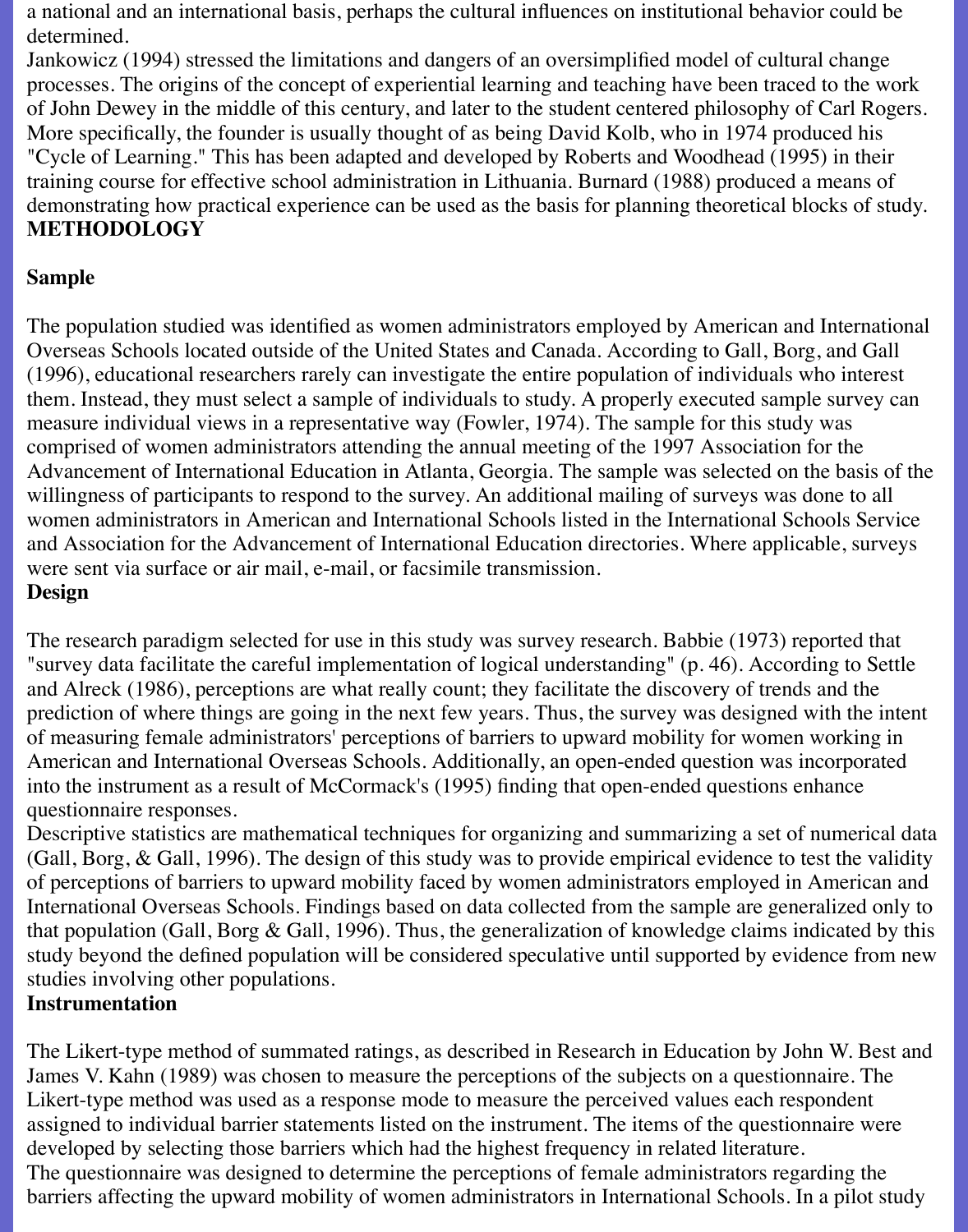(Berman, 1996), the questionnaire was tested for validity and reliability. The Cronbach alpha reliability coefficient for the total instrument was 0.91, and this evidence strongly supported the reliability of the instrument as a whole. Factor analysis and item-to-total correlations have been presented as evidence of construct validity only. Both reliability and validity provide evidence of strong psychometric properties (Gregory, 1996).

The structure of factor analysis loaded the items into four factors: support systems barriers, social barriers, self-imposed barriers, and cultural barriers. The first two factors, support systems and social barriers, had Cronbach coefficient alphas of 0.92 and 0.83 respectively. Both of these conveyed strong reliability for these factors. Factors 3 and 4, self-imposed barriers and cultural barriers, had Cronbach coefficient alphas of less than 0.70, which is reasonable for small samples (Mickler, Chissom, & McLean, 1989).

### **RESULTS**

#### **Data Collection**

A total of 230 surveys were distributed via mail, e-mail, fax, and at the annual women administrators' breakfast meeting at the 1997 Association for the Advancement of International Education in Atlanta, Georgia. A total of 146 responses were received, comprising a response rate of 63%. Of the responses, 67 were usable, which accounts for 30% of the population of female administrators in international schools, and 46% of the respondents. The reminder notifications were sent via e-mail as a follow-up to the original distribution of surveys. The differences in the number of surveys received and the number of surveys used in the analysis can be accounted for by a strict adherence to criteria regarding the respondents. In order for a survey to be considered usable, the respondent had to be female, employed in an administrative position in an international school, and living outside of the United States. If the respondent did not meet all three requirements, the survey was considered unusable.

The instrument contained 7 demographic items, 40 barrier statements followed by a choice of 5 possible responses, and an open-ended question. Participants' responses to the barrier statements were scored on a 5-point modified Likert-type scale, ranging from Strongly Disagree (1) to Strongly Agree (5).

#### **Data Analysis**

In order to answer the first research question concerning the barriers to upward mobility faced by female administrators in American and International Overseas Schools, responses to survey questions 1-40 in Section II of the questionnaire were analyzed in terms of mean, median, and mode in descending order. Higher levels of agreement indicated a more frequent occurrence of a barrier.

The statements with which the respondents most frequently agreed were: mentors can help women's careers by giving their protegees career direction, support, career aspiration and by assisting with career change (Mean 4.409, Standard Deviation .607); the key to resisting oppression is a strong self-concept (Mean 4.154, Standard Deviation .795); women build self-esteem and confidence by associating with the mentor (Mean 4.030), Standard Deviation .859); women frequently do not receive salary, title, and status to match responsibilities (Mean 3.923, Standard Deviation 1.122); and beliefs that male administrators best handle certain kinds of positions are restrictive (Mean 3.848, Standard Deviation .949). The statements with which the respondents had the strongest degree of disagreement were: women bring psychological turmoil to the job (Mean 1.697, Standard Deviation .877); women find psychological separation and alienation from the rest of the group too much to bear (Mean 2.242, Standard Deviation 1.039); women have the educational preparation but lack the necessary experience to hold administrative positions (Mean 2.379, Standard Deviation 1.092); faculty members treat male administrators more professionally than female administrators (Mean 2.470, Standard Deviation 1.166); and male co-workers extend a lack of professionalism to women (Mean 2.470, Standard Deviation 1.056). The second research question concerned differences in the barriers identified by female administrators in

American and International Overseas Schools based on geographic location. In order to answer this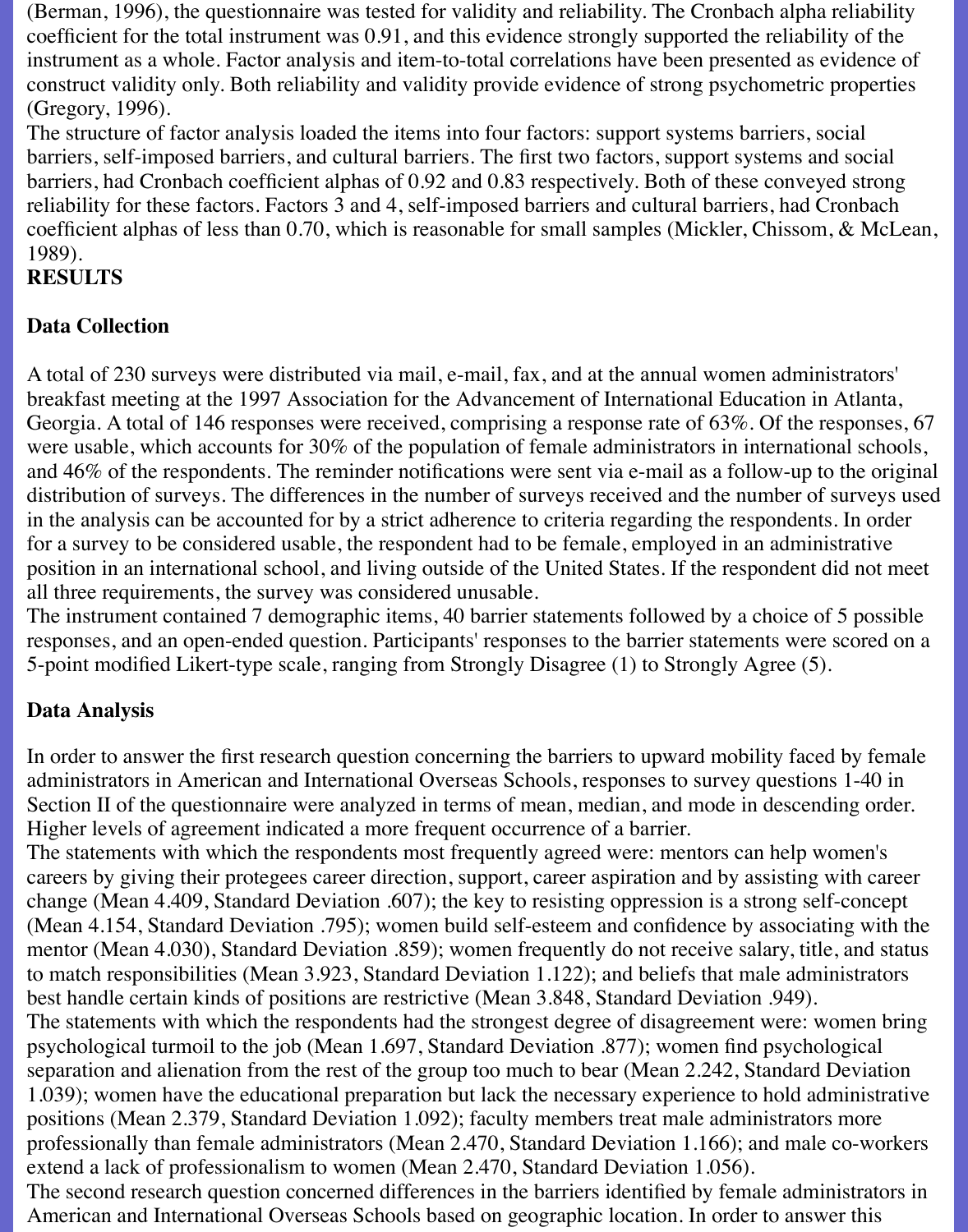question, the responses to Item 1 in Section I of the survey were included in the Analysis of Variance on all items in Section II. The Type I error rate was maintained at a pre-established alpha level of .05 for the entire set of comparisons.

The respondents employed in schools in Asia agreed more strongly with the statement concerning the greatest barrier for women as being role prejudice than did the respondents employed in schools in Africa, Europe, Latin America, and the Middle East (F probability of .0352). There were no other statistically significant differences among the respondents based on country of employment for the other barrier statements.

The third research question pertained to the differences in mobility patterns for female administrators based on the following institutional and demographic variables: career progression and method of promotion; job title; gender of supervisor; and length of tenure. In order to answer this question, data were analyzed for items 1-40 on Section II and in Section I items 4-6 (career progression and method of promotion), item 2 (job title), item 7 (gender of supervisor), and item 3 (length of tenure). For the comparison, the one-way Analysis of Variance procedure was used.

The participants who had been promoted from outside the school responded with a significantly higher (Tukey-HSD test with significance level .050) level of agreement than did their counterparts who had been promoted from within the school on four items. First, the respondents promoted from outside the school maintained a higher level of agreement (Mean 4.0435) with the statement concerning the notion that women experience external barriers to promotion despite the declaration of equal opportunity employment than did the respondents who had been promoted from within the school (Mean 3.4250). Second, the respondents promoted from outside the school maintained a signficantly higher level of agreement (Mean 4.1304) with the item related to the idea that women often spend the early part of their marriages promoting their husbands' careers than did the group promoted from within the school (Mean 3.1538). Third, the respondents promoted from outside the school had a significantly higher level of agreement with the statement positing that school counselors fail to identify future positions in administration as desirable to females (Mean 3.4783) than did the participants promoted from within the school (Mean 2.79). Finally, the respondents promoted from outside the school had a significantly higher level of agreement with the statement concerning the idea that the key to resisting oppression is a strong self-concept (Mean 4.4783) than did the respondents promoted from within the school (Mean 3.9744). The present position title of the respondents did not significantly influence their responses. There were no significant differences among the respondents on any of the items based on their present position title. The item asking if women should be allowed to progress by cooperation more than competition received a stronger degree of disagreement from the respondents whose previous positions had been as coordinators and department chairs (Mean 2.8571) and counselors (Mean 1.333) than did the respondents whose previous positions had been teachers (Mean 3.2703), teaching principals (Mean 4.000), non-school related (Mean 3.7500), and other administrative positions (Mean 3.3636).

The respondents whose immediate supervisor was male had a significantly higher level of agreement with the item stating that belief systems create barriers for career advancement for women (Mean 3.5714) than the respondents whose immediate supervisor was female (Mean 2.5556).

The item stating that women should be allowed to progress by cooperation more than competition received a significantly higher agreement response from the participants employed in their present position for 6-10 years (mean 3.5333) and those employed in their present position for 11-15 years (Mean 3.6250) than it did from the participants employed in their position from 0-5 years (mean 3.1026) and those employed in their present position for 16 years or more (Mean 1.5000).

The answer to the question regarding the most urgent professional development and training needs for female administrators working in American and International Overseas Schools came from responses to an open-ended question at the end of the survey. Information from this open-ended question offered data that might not have been found in the responses to the survey items.

The professional development and training needs described by the respondents included the following: on-the-job training; mentoring; having opportunities to meet with other administrators to discuss issues;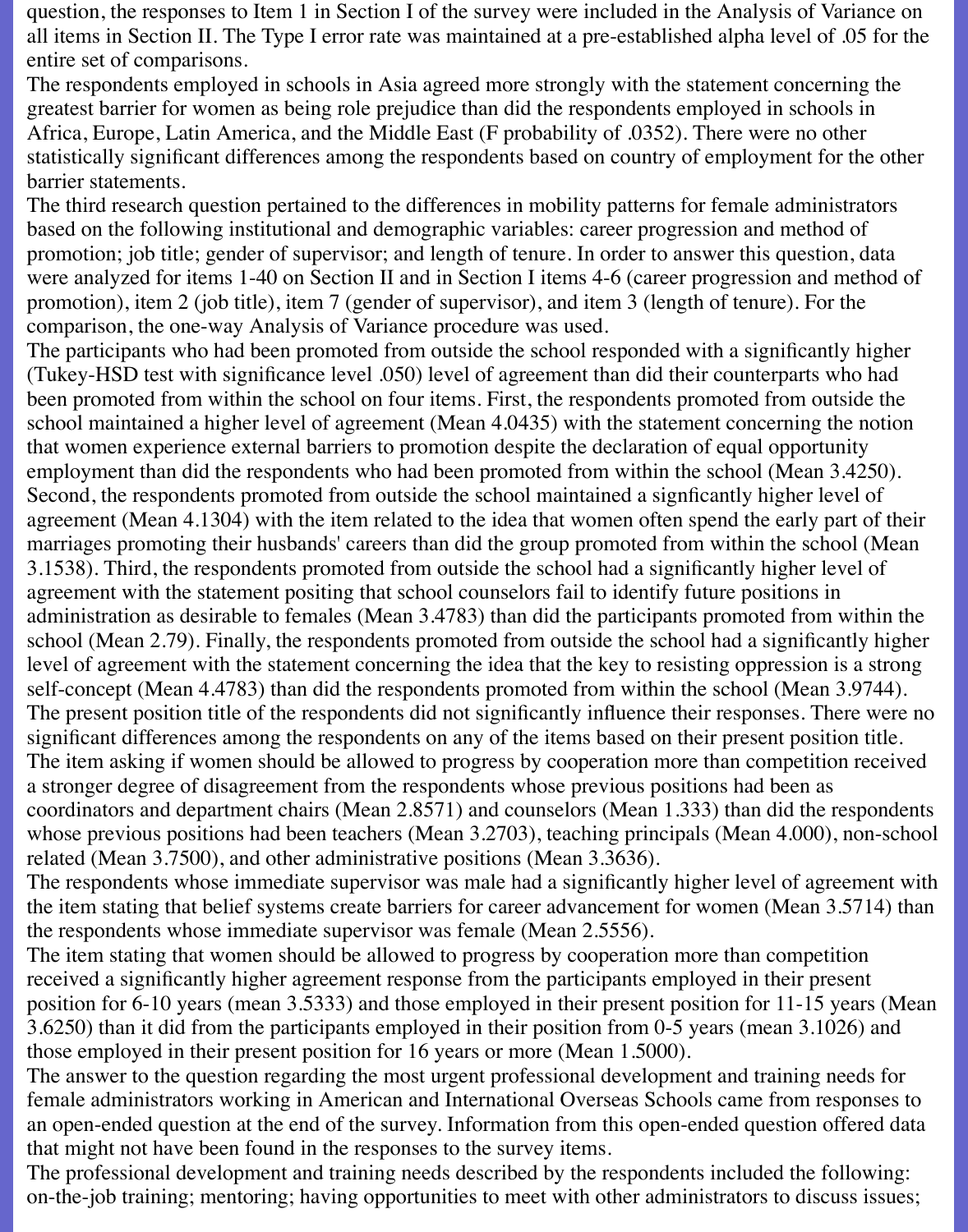leadership training; and developing self-confidence.

## **CONCLUSIONS**

First, the professional development and training needs for female administrators working in American and International Overseas Schools identified by the respondents were consistent with their level of agreement with the barrier statements on the survey. The statement which received the highest mean score was the following: mentors can help women's careers by giving their protegees career direction, support, career aspiration and by assisting with career change. In addition, by responding to an open-ended question regarding professional development and training needs, the respondents discussed the importance of mentoring for female administrators in international schools with greater frequency than any other item.

The second conclusion inferred from the results of the analysis in this study was the importance of a strong self-concept in resisting oppression. The statement with which the respondents had the second highest mean was that the key to resisting oppression is a strong self-concept.

The next conclusion revealed from the results of the study was that the respondents perceived that women do not bring psychological turmoil to the job. The statement with which the respondents had the strongest degree of disagreement was that women bring psychological turmoil to the job. The fact that the aforementioned statement was the only statement on the survey with which the respondents tended to strongly disagree is significant.

The fourth conclusion drawn from the results of the study was that geographic location did not appear to have a significant influence on the participants' perceptions of barriers to upward mobility. The respondents employed in schools in Asia agreed much more strongly with the statement concerning the greatest barrier for women as being role prejudice than did the respondents employed in schools in Africa, Europe, Latin America, and the Middle East. There were no other statistically significant differences among the respondents based on country of employment for the other barrier statements. The final conclusion drawn from the results of the study is that only one of the most frequently reported barriers to upward mobility for the respondents was consistent with Crutcher's (1992) findings from her examination of the barriers which affected the upward mobility of women administrators in the State of Alabama. Crutcher concluded that the most frequently reported barriers to upward mobility for all categories of female principals in her study were as follows:

1. Women believe that they will be considered unfeminine if they confront conflict assertively.

2. A major barrier to a woman's career is her need to give primary attention to her family until the youngest child is in school.

3. Women do not have a "good-old-girl" network.

- 4. Women find psychological separation and alienation from the rest of the group difficult to experience.
- 5. Women build self-esteem and confidence by associating with a mentor.

## **RECOMMENDATIONS**

### **For Practice**

The first proposal offered is to incorporate a structured mentoring component in American and International Overseas Schools for female administrators. Regardless of geographic location, career progression, method of promotion, job title, gender of supervisor, and length of tenure, the results indicated agreement among the participants that mentors can help women's careers by giving their protegees career direction, support, career aspiration and by assisting with career change, and that women build self-esteem and confidence by associating with the mentor.

Secondly, programs aimed at developing on-the-job training practices for female administrators in international schools would benefit from a strong experiential component. In order to cultivate the qualities of effective leadership, women administrators must be challenged to behave in ways beyond the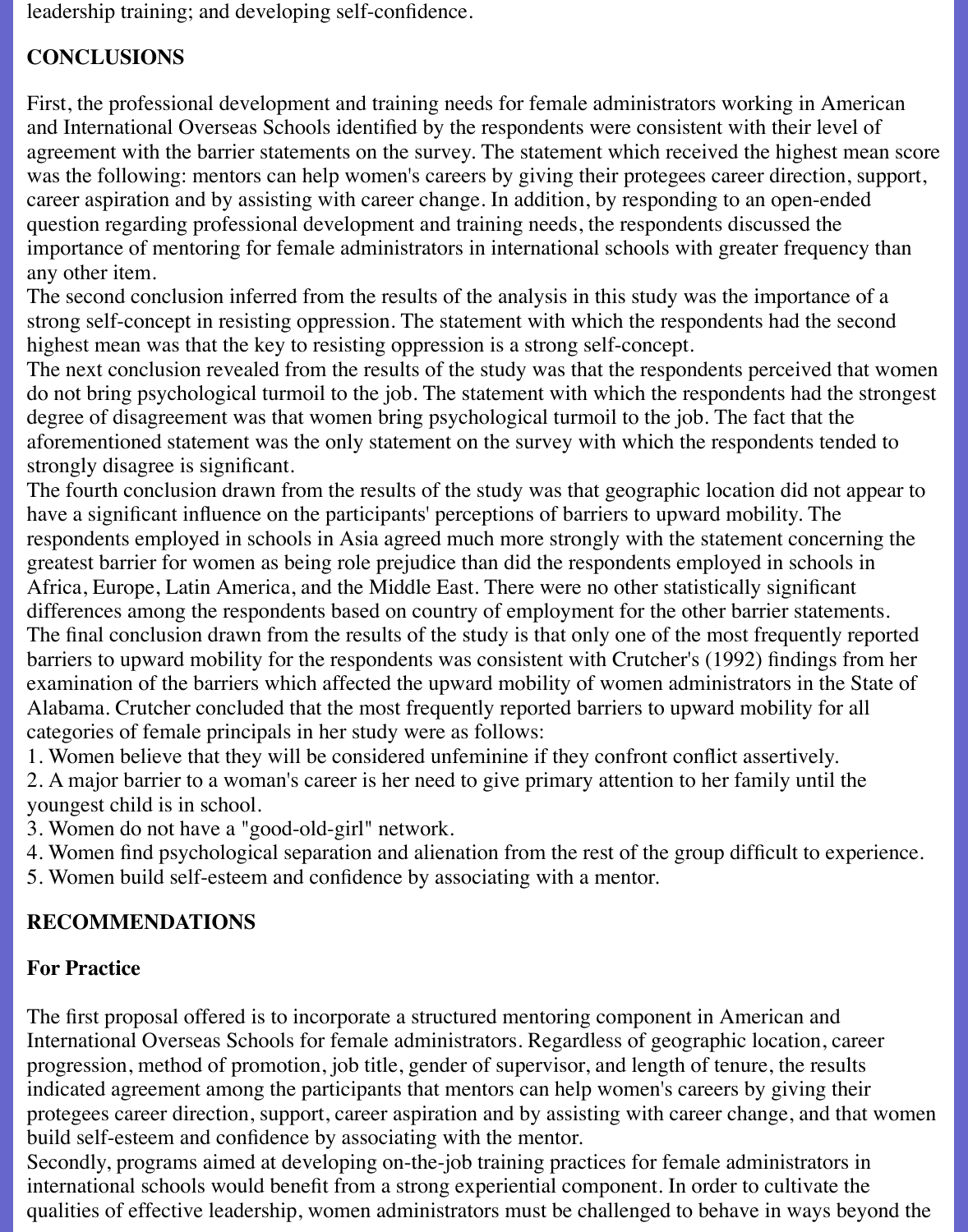bounds of the conventions of academia when women are obtaining degrees and certification in educational administration, and when women are working in the international school setting, where they do not traditionally have the same opportunities and levels of decision-making that men do. Only then will the experience of working in an international school serve females who aspire to senior-level administrative positions (i.e. directors, superintendents, etc.) to develop and try the leadership skills necessary for their future career development. The high standards expected of international school administrators would then be judged on a more equitable basis according to specific actions of men and women alike.

The final recommendation regarding improvements in future practices would be to have opportunities to meet with other administrators to discuss issues. This would ensure that female administrators are able to utilize the experience and expertise of their peers to develop as professionals. An ongoing discussion, both through technological assistance and in person, forms a foundation for mentoring, leadership development, and professional and personal development.

### **For Further Study**

 The first recommendation for future research is to appraise the development of leadership potential of women administrators in international schools over three to five-year time period. Longitudinal studies aimed at assessing how female administrators' perceptions of barriers to upward mobility in international schools may develop or change during a four-year period of time, for example, would greatly add to the existing body of knowledge.

The next recommendation is to investigate whether any relationships or correlations exist between different types of women administrators in international schools relative to their success in moving upward in their professional careers. The results of this study found that female administrators working in international schools in Asia tended to have a significantly higher level of agreement with the item stating that role prejudice is the greatest barrier faced by women than the participants working in Africa, Europe, Latin America, and the Middle East. Ascertaining whether this perception affects the upward mobility of women in that particular region would expand existing insights into the characteristics of female administrators.

The third recommendation is to investigate the level of development of perceptions of barriers to upward mobility among female administrators in international schools occupying top-level positions, those occupying entry-level administrative positions (i.e. assistant principals), and those in non-administrative positions. No effort was made in this study to distinguish between female administrators and nonadministrators in international schools.

The final recommendation is to investigate the variables above and beyond formal instruction responsible for contributing to the advancement and upward mobility of women in educational careers. Are there other quality indicators that can be used to assess the perceptions of barriers to upward mobility by female administrators in international schools? The results of this study indicated a significant difference between the perceptions of barriers by participants who had been promoted from outside the school and those who had been promoted from within the school.

### **SUMMARY**

 Major barriers to upward mobility facing female administrators are not always related to inequitable salaries. The findings of this study suggest that female administrators working in international schools have the perception that mentors can help women's careers by giving their protegees career direction, support, career aspiration and by assisting with career change. Attempts to discover factors that give rise to the development of perceptions of barriers to upward mobility by female administrators in international schools would prove useful to researchers, international educators, school administrators, and women. Three prominent sites of inquiry include the mentoring process, self-concept within the interpersonal environment, and hiring practices. Do natural processes occur during educational administration training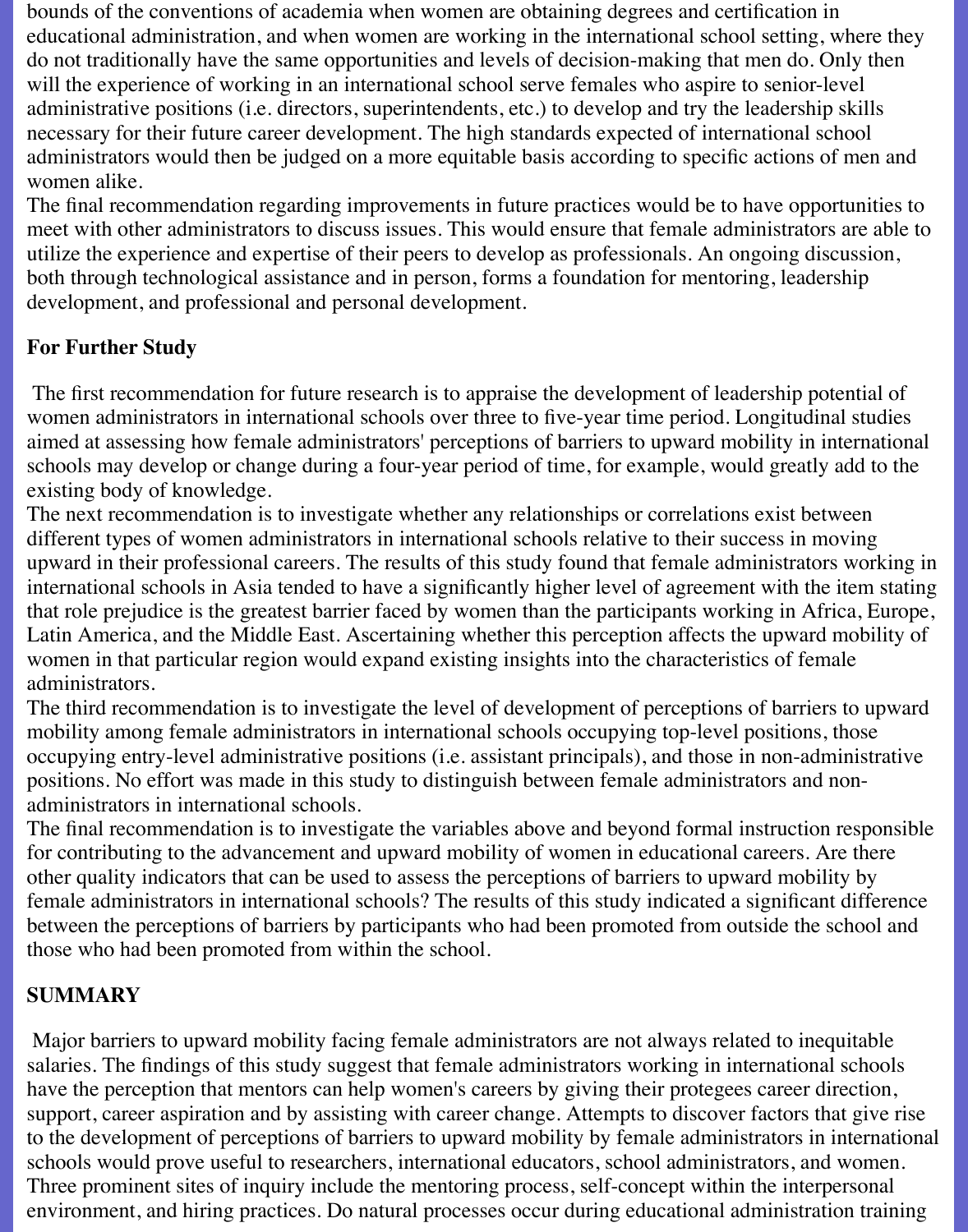programs that reinforce leadership practices that determine the future success of female administrators in international schools? Investigating the role played by self-concept in interpersonal dynamics of educators may uncover useful data on peer group influences that foster leadership development in women administrators in international schools. The selection criteria for the hiring of administrators in international schools deserves scrutiny. Are efforts consciously made to recruit female administrators or is there a proclivity for international school boards to maintain the status quo by awarding top-level administrative positions to men more often than to women? Variables thus identified may also provide a significant determinate for the selection of women as administrators in international schools in the future.

## **REFERENCES**

Acker-Hocevar, M., Touchton, D., & Zenz, J. (1995). *Perceived power: Embedded practices in present educational structures.* Presentation at the annual meeting of Women and Power Conference. Middle Tennessee State University, Murfreesboro, TN.

Allen, R. R. (1990). School administration abroad: A well-kept secret. *NASSP Bulletin*, 74(526), 66-67. Asbury, D. T. (1993). *Gender discrimination in the hiring of Alabama secondary public school principals*. An unpublished doctoral dissertation, The University of Alabama, Tuscaloosa, AL. DAI-A 55/02, p. 185, Aug. 1994.

Babbie, E. R. (1973). *Survey research methods.* Belmont, CA: Wadsworth Publishing. Bagenstos, N. (1987). *Minorities and women in educational administration.* Research Triangle Park, N.C.: Southeastern Educational Improvement Laboratory.

Belle-Isle, R. (1986). Learning for a new humanism. *International Schools Journal, 11,* 27-30. Berman, B. (1996). A pilot study for validating a questionnaire on perceptions of barriers to upward mobility by women administrators in international schools in Mexico and the United States. Paper presented at the Annual Meeting of the Mid-South Educational Research Association, Tuscaloosa, AL. Best, J. B., & Kahn, J. V. (1989). *Research in education (6th edition).* New Jersey: Prentice Hall. Brunner, C. C. (1993). *By power defined: Women in the superintendency.* Unpublished doctoral dissertation, University of Kansas, Lawrence, KS. DAI-A 54/09 p. 3274, March 1994. Burnard, P. (1988). Experiential learning: Some theoretical considerations. *International Journal of*

*Lifelong Education, 7(2),* 127-133.

Carrow-Moffett, P.A. (1993). Change agent skills: Creating leadership for school renewal. *NASSP Bulletin, 77(552)*, 57-62.

Crutcher, A. B. (1992). *Female principals' perceptions of barriers that affect the upward mobility of women administrators in Alabama public education.* Unpublished doctoral dissertation. The University of Alabama, Tuscaloosa. DAI-A 53/04, p. 999. October 1992.

Edson, S. K. (1988). *Pushing the limits: The female administrative aspirant.* Albany, N.Y.: State University of New York Press.

Fowler, F. J. (1974). *Citizen attitudes toward local government, services, and taxes.* Cambridge, MA: Ballinger Publishing.

Gall, M. D., Borg, W.R., & Gall, J. P. (1996). *Educational research: An introduction, 6th edition.* White Plains, NY: Longman.

Gellar, C. A. (1981). International education: Some thoughts on what it is and what it might be. *International Schools Journal, Issue 1*, 21-26.

Gilligan, C. (1993). Joining the resistance: Psychology, politics, girls, and women. In L. Weis and M. Fine (eds.), *Beyond Silenced Voices: Class, Race, and Gender in United States Schools (pp. 143-168)*. Albany, N.Y.: State University of New York Press.

Glass, T. (1992). *The 1992 study of the American school superintencency*. Arlington, VA: American Association of School Administrators.

Gregory, P. J. (1996). *Psychological testing.* Needham Heights, MA: Allyn and Bacon. Hallinger, P., & Murphy, J. (1991). Developing leaders for tomorrow's schools. *Phi Delta Kappan, 72,* 514-520.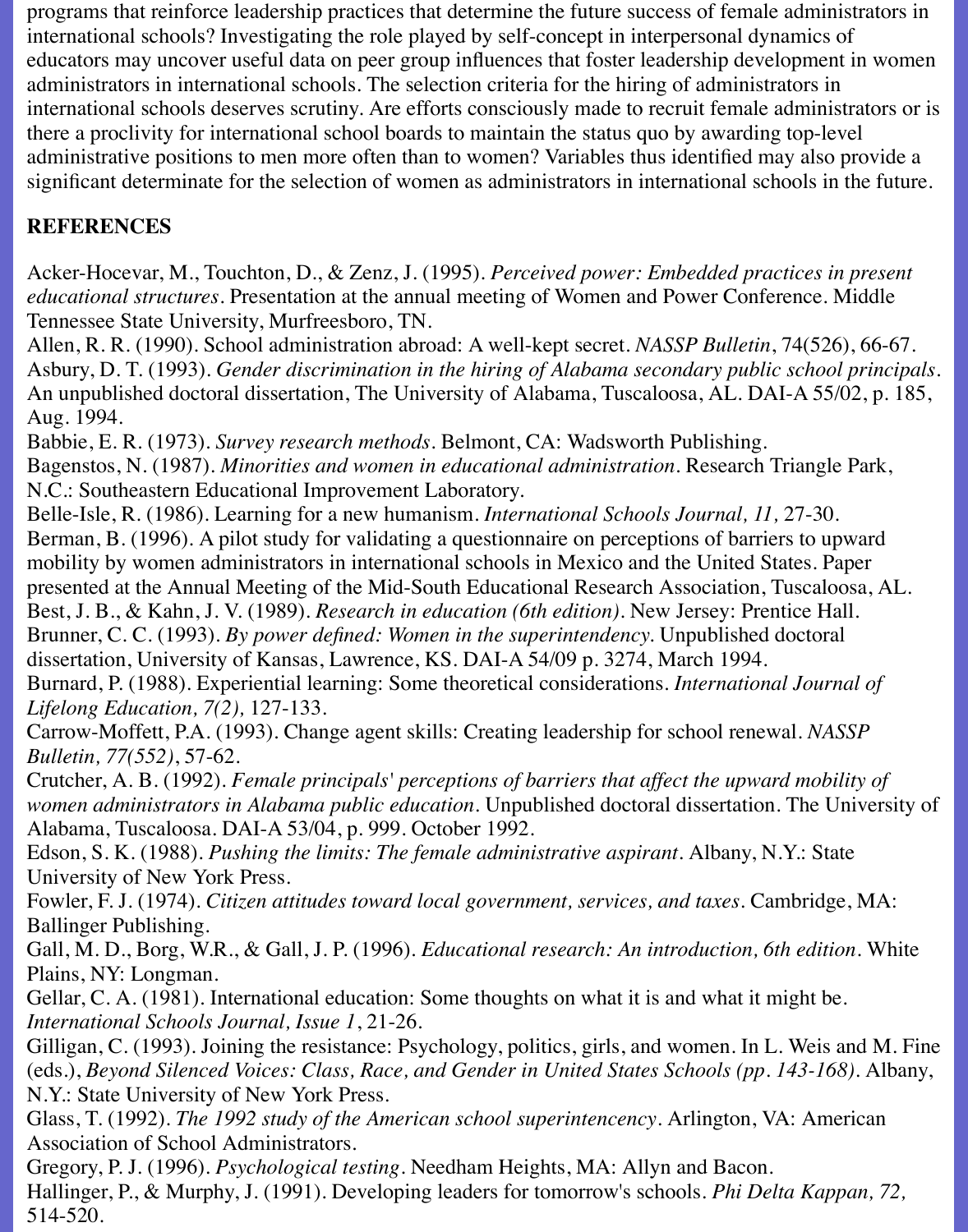Hayden, M., & Thompson, J. (1995). International schools and international education: A relationship reviewed. *Oxford Review of Education, 21(3)*, 327-45.

Hill, I. (1994). *The international baccalaureate: Policy process in education.* Unpublished dissertation, University of Tasmania.

International Schools Services. (1995). *The ISS directory of overseas schools* (15th edition). Princeton, NJ: International Schools Services.

Jankowicz, A. D. (1994). The new journey to Jerusalem: Mission and meaning in the managerial crusade to Eastern Europe. *Organization Studies, 15(4)*, 479-507.

Luebkemann, H., & Clemens, J. (1994). Mentors for women entering administration: A program that works. *NASSP Bulletin, 78(559),* 42-45.

MacGregor, R., & Touchton, D. (1995). *Power relationships in schools: A framework for analysis and change.* Paper presentation at the American Educational Research Association meeting.

Marietti, M., & Stout, R. (1994). School boards that hire female superintendents. *Urban Education, 28(4)*, 373-385.

Marshall, C., & Kasten, K. L. (1994). *The administrative career: A casebook on entry, equity, and endurance*. Thousand Oaks, CA: Corwin Press.

Matthews, M. (1989). The scale of international education. *International Schools Journal, 17*, 7-17. McCormack, T. F. (1995). *A study of governance in higher education in the state of Alabama.* An unpublished dissertation, The University of Alabama, Tuscaloosa, AL. DAI-A 56/06, p. 2132, Dec. 1995. Mertz, N., & McNeely, S. (1990). Groundbreakers: Females who succeed in male-dominated line administrative positions. Paper presented at the annual meeting of the AERA, Boston, MA.

Mickler, J., Chissom, B., & McLean, J. (1989). *A student guide for educational research*. Tuscaloosa, AL: Capstone College of Education Society.

Mitchell, P. T. (Ed.) (1993). Cracking the wall: Women in higher education administration. Washington, D. C.: College and University Personnel Association.

Montenegro, X. (1993). *Women and racial minority representation in school administration.* Arlington, VA: American Association of School Administrators.

Murray, G., & Simmons, E. S. (1994). Women administrators: Leading the way in site-based management. *Equity and Excellence in Education, 27(2),* 71-77.

North, J. D. (1991). Strangers in a strange land: Women in higher education administration. *Initiatives, 54(2)*, 43-53.

Pavan, B. N. (1988). Job search strategies utilized by certified aspiring and incumbent female and male public school administrators. Paper presented at the annual meeting of the AERA, New Orleans, LA. Pavan, B. N. (1989). Searching for female leaders for America's schools: Are the women to blame? Paper presented at the annual meeting of the University Council for Educational Administration, Scottscale, AZ. Pavan, B. N., Richardson, S. N., Manning, J., Reid, N. A., & Dovey, V. E. (1996). Moving the focus to children: Four female superintendents look at their first three years. Paper presented at the AERA, New York.

Pipher, M. (1994). *Reviving Ophelia: Saving the selves of adolescent girls.* New York: Ballantine Books. Regan, H. B., & Brooks, G. H. (1995). *Out of women's experience: Creating relational leadership.* California: Corwin Press.

Restine, L. N. (1993). *Women in administration: Facilitators for change*. California: Corwin Press. Roberts, J., & Woodhead, K. (1995). Education managers in transition: Evaluation of an experiential learning course in Lithuania. Evaluative/Feasibility Report, Wolverhampton University.

Schein, E. (1969). *Process consultation*. Reading, MA: Addison-Wesley.

Schmitt, D. M. (1995). Women in leadership: Enacting a new curriculum in educational administration. Paper presented at the Annual Conference on Gender Issues in Higher Education, Burlington, VT. Schuster, D. T. (1993). Legacies and lessons: Insights from longitudinal studies of educated women. Paper presented at the Annual Meeting of the American Psychological Association, Toronto, Ontario, Canada.